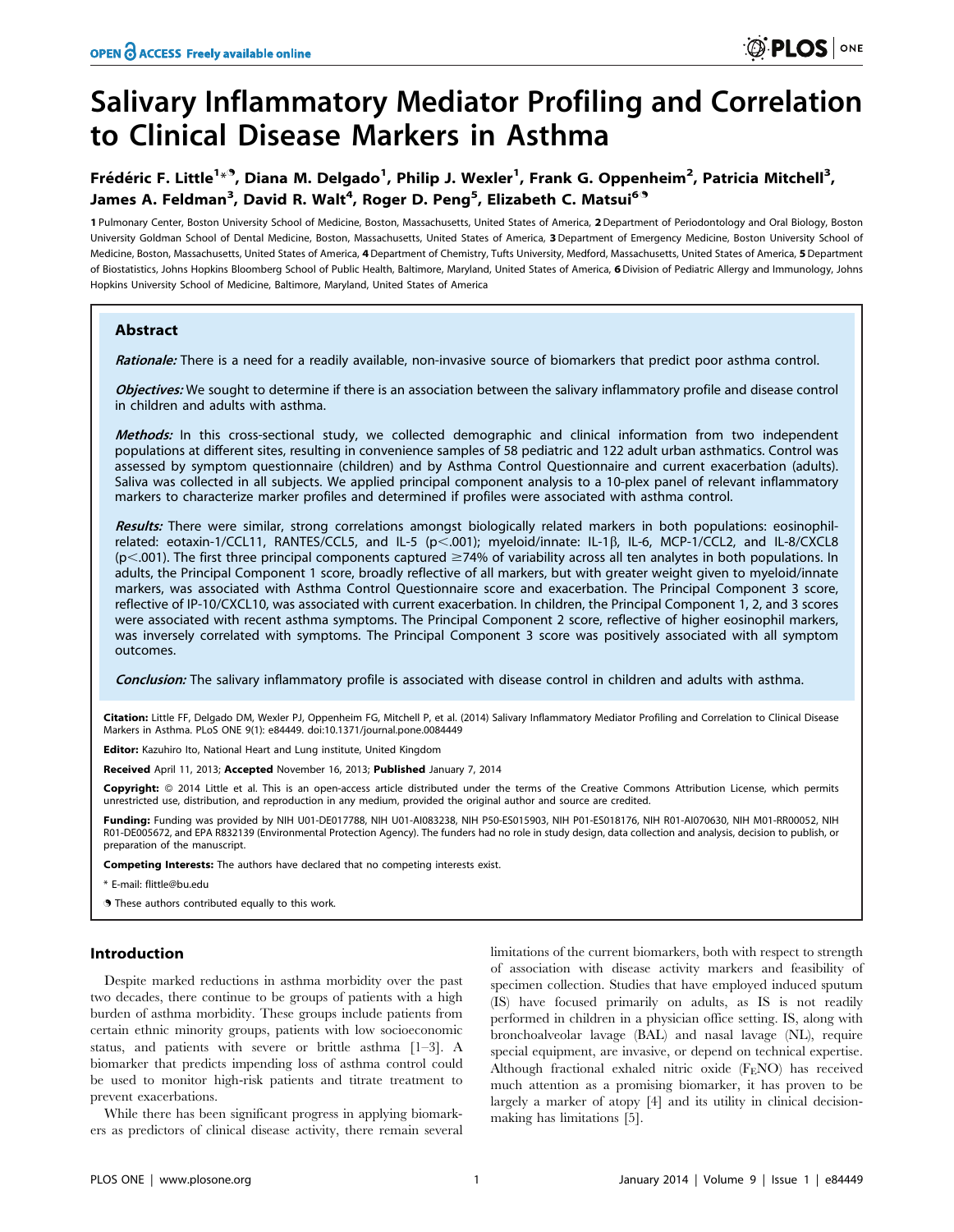Based on the characteristics and limitations of currently available sources of biomarkers and the anatomical connection between the oral cavity and airways, we hypothesized that clinical features of asthma could be reflected in the inflammatory composition of the oral cavity. This hypothesis was supported by several studies showing that biospecimens from sites that are not directly involved in organ-specific diseases can provide useful biomarkers [6–8]. Therefore, we explored the utility of measuring inflammatory mediators from whole saliva as a means to assess asthma control. Whole saliva is readily available in virtually all subjects, and non-invasively collected in a few minutes. Our objectives were to 1) measure multiple relevant inflammatory mediators in saliva [9] from two distinct populations of pediatric and adult asthmatics, 2) characterize the asthmatic salivary inflammatory profile, and 3) compare salivary mediator profiles with markers of disease control. Because our hypothesis focused on the salivary inflammatory profile, rather than any individual inflammatory markers, we used Principal Component Analysis (PCA), which is a statistical method that captures key patterns of marker profiles from a panel of multiple analytes. We identified consistent patterns of salivary inflammatory markers in children and adults, and identified marker profiles, which correlated with clinical indicators of asthma disease control in both populations.

## Methods

## Study Design and Subject Recruitment

The sample of pediatric study subjects was derived from the Mouse Allergen and Asthma Cohort Study (MAACS), a longitudinal study of one hundred fifty 5–17 year old Baltimore City children with persistent asthma and a recent exacerbation. Children all had a physician diagnosis of asthma for at least one year and had persistent asthma, either by having a prescription for a controller medication or by having at least 3 days/week of asthma symptoms. All had an asthma exacerbation in the 12 months prior to enrollment. All participants were screened at baseline using a rapid urine cotinine test to exclude smokers. Children with rapid urine cotinine test results that were consistent with second hand smoke exposure were not excluded. At enrollment and every 3 months, subjects underwent disease control characterization by questionnaire and physiologic assessment. As the current cross-sectional study was designed after the onset of MAACS, a convenience sample of study subjects was offered enrollment in the saliva ancillary study at any study visit, leading to enrollment of 58 of the 150 MAACS participants. The adult study was a cross-sectional sample of one hundred twenty 18–55 year old non-smoking physician-diagnosed asthmatics recruited in two clinical settings: 1) the Boston Medical Center (BMC) Allergy and Asthma Clinic at the time of a routine or unscheduled clinical visit and 2) the BMC Emergency Department when presenting for an acute exacerbation. Adults all had a physician diagnosis of asthma, were non-smokers, and were on quick-relief medication for symptom relief. The inclusion criteria were broad to reflect, to the extent possible, the range of asthma that would be seen outside of a research setting. Race and ethnicity for subjects in both studies were self-reported according to guidelines by the United States National Institutes of Health. Non-smoking adult volunteers without asthma who did not have active periodontal disease nor history of major systemic illness were recruited from the Boston University Medical Campus community.

#### Ethics Statement

Studies were approved by Institutional Review Boards at Johns Hopkins University (NA-00021358) and Boston University Medical Campus (H-26049). Written informed consent was obtained from parents or guardians on behalf of minors as approved by the Johns Hopkins University Institutional Review Board.

## Study Procedures

Clinical Characterization: Pediatric Study. Allergy skin testing was performed at the first study visit to 14 common aeroallergens with controls using the MultiTest device (Lincoln Diagnostics, Decatur, IL). F<sub>E</sub>NO was measured according to American Thoracic Society (ATS) Guidelines using a handheld, FDA-approved analyzer (NIOX TM System, Aerocrine, Sweden) [10]. Spirometry was performed according to American Thoracic Society (ATS) guidelines [11]. A questionnaire that captures medication use [12], health care utilization, and oral health was administered. Days of symptoms over the previous 2 weeks were also captured and a composite variable, maximum symptoms days, was created by taking the maximum number of symptoms days among three of the symptoms variables: nocturnal symptoms, days of slowed activity, and days of exercise-related symptoms [2].

Clinical Characterization: Adult Study. A questionnaire covering oral health and history and asthma control, using the Asthma Control Test (ACT) [12] and Asthma Control Questionnaire (ACQ) [13], was administered by the study coordinator. In addition, a brief clinician questionnaire was completed that queried recent control and whether the subject was in exacerbation. Underlying asthma severity using NIH-National Asthma Education and Prevention Program (NAEPP) criteria was assessed for outpatient clinic subjects but not for subjects recruited in the Emergency Department.

Oral Exam, Saliva Collection and Processing. The study coordinator carried out a focused oral exam to assess the number of teeth and presence of active tooth and periodontal disease. A masticatory saliva sample was collected using standardized methods as previously described [9]. Briefly, after a 30 minute period of food or liquid abstinence, subjects chew on a neutral substance (Parafilm) and clear their mouth of saliva every 30 seconds into a 60 cc polystyrene tube kept on ice. This was repeated until 6–10 mls of whole saliva are collected. Saliva supernatant was separated by centrifugation at 13,000 g for 20 minutes and stored at  $-80^{\circ}$ C.

Nasal Lavage Fluid Collection and Processing. Nasal lavage fluid (NLF) was obtained from study subjects and processed as previously described [14]. NLF samples were considered suitable for further analysis if they had  $>20,000$  non-squamous cells per milliliter.

Salivary and Nasal Lavage Analyte Quantification. Supernatants were analyzed on the Qiagen Liquichip apparatus (Luminex) with custom designed 10-plex kits (BioRad) for the following analytes: eotaxin-1/CCL11, RANTES/CCL5, IL-5, IL-6, MIP-1b/CCL4, VEGF, IL-8/CXCL8, IL-1b, MCP-1/CCL2, and IP-10/CXCL10. All saliva supernatants collected were suitable for analysis.

#### Statistical Analysis

All analyses were performed with StataSE 12.0 (College Station, TX). The data were explored by graphical display and examination of summary statistics. Salivary inflammatory markers were  $log_{10}$ -transformed to approximate a normal distribution. Differences between asthmatic and non-asthmatic salivary marker levels were analyzed using the Mann-Whitney U test. Correlation matrices of the salivary inflammatory markers were used to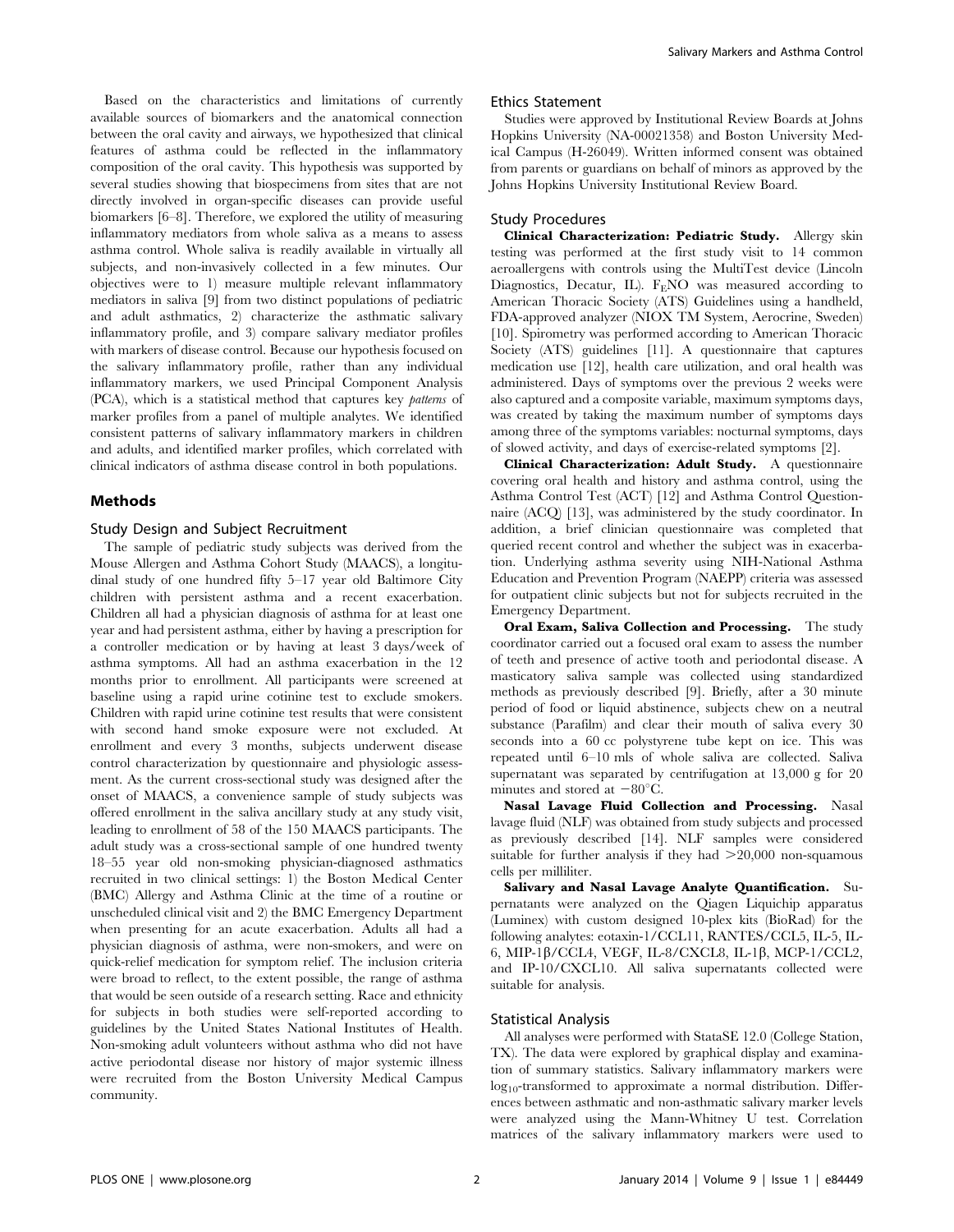examine relationships among the markers. To capture the overall pattern of salivary inflammation, principal component analyses were performed. Principal component analysis (PCA) is a statistical method that reduces a high dimensional data set, i.e. one that contains many variables, to a few factors that together capture almost all of the information provided by the entire data set. In this study, PCA identified 3 components that captured  $>75\%$  of the variability observed among all ten analytes, and, as expected with PCA, the components reflected the fact that certain groups of inflammatory markers tended to track together. These factors, or components, reflect the underlying salivary inflammatory pattern and a PC score, which reflects that subject's salivary inflammatory pattern, can be calculated for each component for each subject. For both adult and pediatric data sets, the three principal components were used to calculate principal component scores for each subject. Bivariate analyses were performed to examine relationships between asthma outcomes and potential confounders (oral health and medication variables) and the principal component scores. Covariates that could plausibly be associated with both the salivary inflammatory profile and disease activity were evaluated and included age, sex, BMI, oral health characteristics, corticosteroids, and systemic diseases. Linear and logistic regression were used to model relationships between principal component scores and clinical outcomes. Final models were adjusted for potential confounders identified in the bivariate exploratory analyses. A p value  $\leq 0.05$  was considered statistically significant.

## Results

### Study Population Characteristics

The pediatric subjects recruited for this study were evenly split between male and female, predominantly African American, and from socioeconomically disadvantaged households (Table 1). Their mean age was 12 years. Subjects had persistent asthma by NAEPP EPR-3 criteria and had an exacerbation in the 12 months prior to enrollment. Consistent with other populations of urban asthmatic children, 86% were atopic (Table 2): 85% were sensitized to an indoor allergen. Sixty-nine percent were sensitized to cat, 67% to rat, 59% to cockroach, and 47% to both mouse and dust mite. There were more women (61%) than men in the adult study population. Approximately two thirds were African American and one quarter of Hispanic/Latino ethnicity (Table 1), with a mean age of 43 years. There were 25 adults without asthma; 36% were male with a mean+/ $-SD$  age of 36+/-11. Twelve percent were of Hispanic ethnicity and 44% of African-American race with the remainder Caucasian. Further characteristics of the asthmatic study populations are depicted in Tables 2 and 3. Oral health characteristics are depicted in Table S1A and B in the Supporting Information. Six percent of adult asthmatics had active periodontal disease; the mean number of teeth was 28 (interquartile range 23–30; maximum of 32 including third molars).

Both populations reflected a range of asthma severity. Although severity per se was not assessed in the pediatric population, their medication regimens indicate a range of severity: of the 41 who were on a controller, 4 were on a leukotriene modifier (LTM) only, 12 were on inhaled corticosteroids (ICS) only, 10 were on ICS plus a LTM, 8 were on ICS plus a long-acting beta-agonist (LABA), and 7 were on ICS plus LABA plus LTM. For the adult population, 75% of outpatients had moderate or severe persistent disease (4.8% were mild intermittent, 20.5% mild persistent, 48.2 moderate persistent, and 26.5% severe persistent); 40% were in exacerbation at enrollment. Ninety-five of the adults (78%) were on a controller medication; 34 were on ICS alone and 61 were on ICS plus LABA.

#### Table 1. Sociodemographic Characteristics.

| Characteristic            | Adults, n (%)   | Children, n (%) |
|---------------------------|-----------------|-----------------|
| Age $(y)$ , mean $\pm$ SD | $43.8 \pm 14.4$ | $11.7 \pm 4.0$  |
| Gender                    |                 |                 |
| Female                    | 74 (60.7)       | 30(51.7)        |
| Male                      | 48 (39.3)       | 28 (48.3)       |
| Race                      |                 |                 |
| Black/African American    | 81 (66.4)       | 51 (87.9)       |
| White                     | 34 (27.9)       | 1(1.7)          |
| Other/unknown             | 7(5.7)          | 6(10.4)         |
| <b>Ethnicity</b>          |                 |                 |
| Hispanic/Latino           | 29 (23.8)       | 4(6.9)          |

doi:10.1371/journal.pone.0084449.t001

|                       |  |  | Table 2. Asthma and Allergic Disease Characteristics, |
|-----------------------|--|--|-------------------------------------------------------|
| Pediatric Population. |  |  |                                                       |

| n(%)                                                                                      |
|-------------------------------------------------------------------------------------------|
| 50 (86.2)                                                                                 |
| $20(14-38)$                                                                               |
| $94 + 18$                                                                                 |
| $80 + 8$                                                                                  |
| 41 (70.7)                                                                                 |
| 17 (30.4)                                                                                 |
| Short-acting beta-agonist use, days/2 weeks (mean $\pm$ SD) <sup>*</sup><br>$3.6 \pm 4.5$ |
| 30 (51.7)                                                                                 |
| 44 (75.9)                                                                                 |
| 2(3.5)                                                                                    |
|                                                                                           |

 $*n = 57$ 

 $n = 55$ 

 $n = 56$ . FENO: Fractional Exhaled Nitric Oxide, SPT: Skin Prick Test, FEV1: Forced Expiratory Volume in the 1<sup>st</sup> second, FVC: Forced Vital Capacity. doi:10.1371/journal.pone.0084449.t002

All subjects in both populations (including children as young as 5 years) who agreed to participate were able to provide an adequate sample of masticatory whole saliva for analysis. Of the adults who provided nasal lavage  $(n = 122)$ , approximately 65% had nasal lavage that was suitable for analysis (see Methods).

## Characterization of the Asthmatic Salivary Inflammatory Profile

Based on a broad preliminary screening of a 72-analyte panel of inflammatory mediators, we had previously refined a 10-plex suite of analytes that were readily detectable and had robust interindividual variability among asthmatics [9]. The 10-analyte panel, with lower limit of detection and median salivary concentrations for both populations is depicted in Table 4. A comparison of salivary marker concentrations between adults with and without asthma shows that IL-5, IL-6, MCP-1, and VEGF concentrations were present in statistically significantly higher concentrations in saliva collected from asthmatics compared to controls, and the other markers were not (Figure S1, Supporting Information).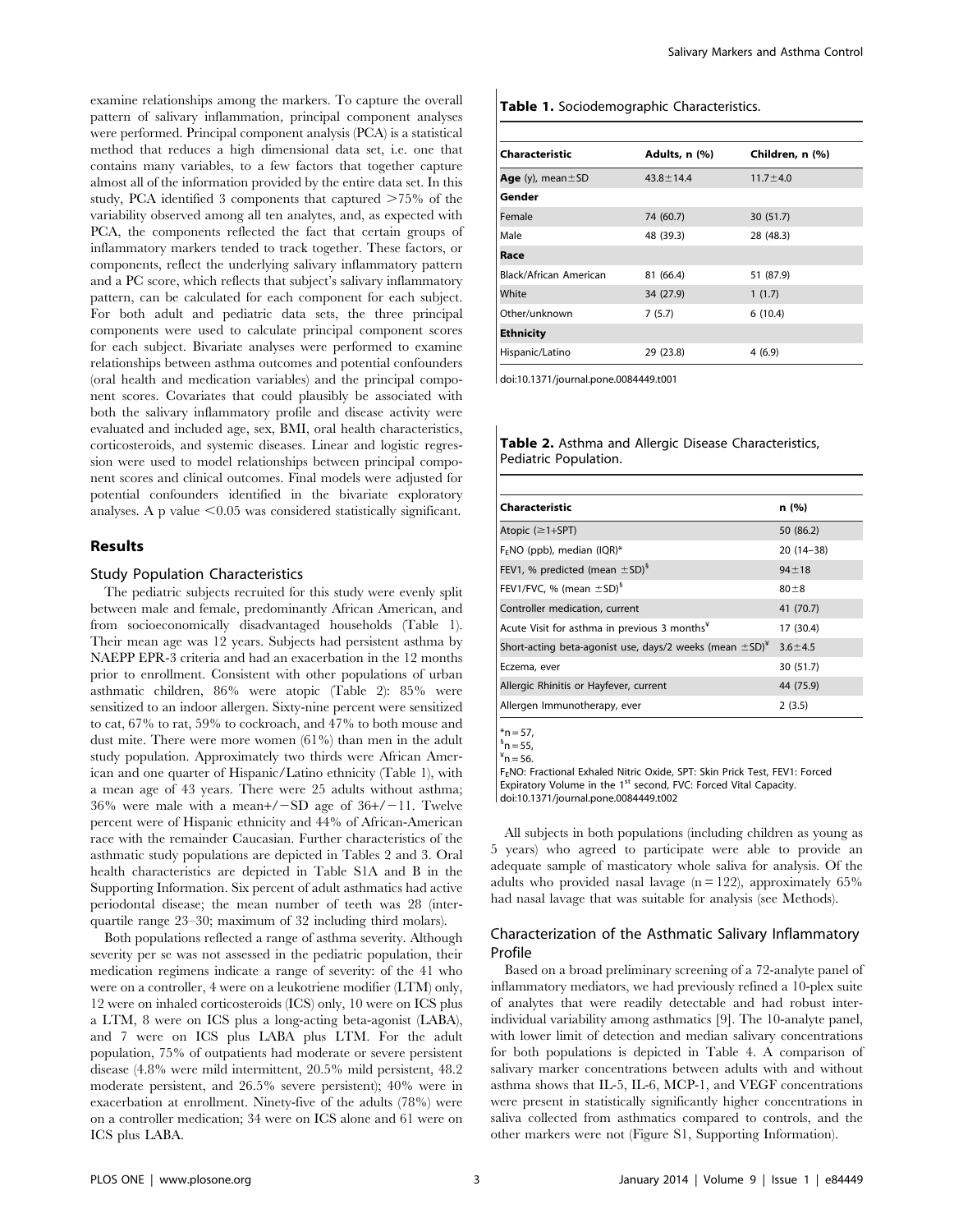Table 3. Asthma and Allergic Disease Characteristics, Adult Population.

| Characteristic                                     | n (%)          |
|----------------------------------------------------|----------------|
| <b>Study Visit Location</b>                        |                |
| Asthma Specialist Clinic                           | 89 (73.0)      |
| <b>Emergency Department</b>                        | 33 (27.0)      |
| <b>Inhaled Corticosteroids, current</b>            | 95 (77.9)      |
| Prednisone, current                                | 21 (17.2)      |
| ACQ score, mean±SD                                 | $12.2 + 9.1$   |
| ACT score, mean±SD                                 | $15.6 \pm 5.4$ |
| Asthma Control, Clinician Assessment*              |                |
| <b>Well Controlled</b>                             | 17(14.2)       |
| Uncontrolled                                       | 50 (41.6)      |
| Poorly Controlled                                  | 53 (44.2)      |
| <b>Current Exacerbation, Clinician Assessment*</b> | 48 (40.0)      |
| Eczema, ever                                       | 28 (23.0)      |
| Allergic Rhinitis or Hayfever, current             | 82 (67.2)      |
| Allergen Immunotherapy, current                    | 14 (11.5)      |

 $*n = 120$ .

ACQ: Asthma Control Questionnaire, ACT: Asthma Control Test.

doi:10.1371/journal.pone.0084449.t003

We found the strongest correlations amongst saliva mediators that reflect similar immunologic/inflammatory pathways (Figure 1). Specifically, in both the pediatric and adult populations, there were strong, statistically significant correlations amongst the eosinophil-related markers eotaxin-1/CCL11, RANTES/CCL5, and IL-5 ( $r = 0.62 - 0.67$ ). Similarly, there were strong correlations amongst myeloid markers of innate immune activation including IL-1 $\beta$ , MCP-1/CCL2, and IL-8/CXCL8 (r = 0.66–0.82). Because the analysis included multiple comparisons, we only depict correlations where  $p<0.01$  in *both* populations in Figure 1. Full correlation matrices for the pediatric and adult populations can be found in the Supporting Information (Figures S2 and S3).

While vascular endothelial growth factor (VEGF) is not considered a marker of innate immune responses, we found strong correlations within samples amongst VEGF and the myeloid markers of innate immune activation (IL-8/CXCL8, MCP-1/CCL2, and IL-1 $\beta$ ) in both populations (r = 0.73–0.79). IL-6 and MIP1 $\beta$  emerged as general markers of inflammation as these markers had low to moderate correlations with most of the other 8 inflammatory markers  $(r = 0.36 - 0.56)$ . Of note, IP-10/ CXCL10 (abundant in all samples) had no strong correlation with any other markers.

## Principal Component Analysis of Salivary Inflammatory Mediators in Adults and Children

Because we were most interested in understanding if the pattern of salivary inflammatory markers reflected clinical markers of disease, we carried out principal component analysis (PCA) of mediator concentrations in both study populations. The first three principal components accounted for 85% and 74% of the variability in the pediatric and adult population, respectively (see Table S2 in the Supporting Information). PCA performed independently in both the pediatric and adult populations identified strikingly similar principal components. For both populations, each analyte's coefficient for PC1 was positive for all ten markers, so that this component reflects the general degree

Table 4. Salivary Marker Panel and Summary Statistics.

| Marker          | <b>LLOD</b> | <b>Pediatric Study</b> | <b>Adult Study</b>  |
|-----------------|-------------|------------------------|---------------------|
|                 |             | Median (IQR)           | Median (IQR)        |
| Eotaxin-1/CCL11 | 1.0         | $7.7(3.7-13.3)$        | 2.3 (< $LLOD-5.3$ ) |
| RANTES/CCL5     | 0.6         | $6.7(4.7-10.4)$        | $2.9(1.3-5.6)$      |
| $IL-5$          | 0.2         | $2.5(1.9-3.4)$         | $2.9(1.8-4.3)$      |
| $IL-6$          | 0.2         | $5.5(2.8-12.6)$        | $2.3(1.3-4.1)$      |
| MIP1-B/CCL4     | 0.3         | $4.1(2.9-9.0)$         | $2.1(1.3-3.7)$      |
| <b>VEGF</b>     | 1.0         | 327 (176–563)          | 211 (95-371)        |
| IL-8/CXCL8      | 0.2         | 83.9 (44.3-113.0)      | 83.1 (45.9–140.0)   |
| IL-1 $\beta$    | 0.3         | $13.3(5.9 - 33.2)$     | $10.7(3.2 - 27.7)$  |
| MCP-1/CCL2      | 0.3         | 43.8 (20.9-66.9)       | 38.7 (17.5-62.7)    |
| IP-10/CXCL10    | 1.0         | 866 (462-1920)         | 168 (43-433)        |

Concentrations in pg/ml.

IL: Interleukin, RANTES: Regulated on Activation Normal T-cell Expressed and Secreted,

MIP: Macrophage Inflammatory Protein, VEGF: Vascular Endothelial Growth Factor,

MCP: Macrophage Chemoattractant Protein, IP-10: Interferon gamma inducible Protein 10 kd.

doi:10.1371/journal.pone.0084449.t004

of inflammation across all markers, with slightly greater weight given to the myeloid/innate-immunity related markers as these latter markers have larger coefficients for PC1 than the other markers. The second component reflects the difference between the eosinophil-related markers and the myeloid/innate immunityrelated markers (Table 5). Specifically, a higher component 2 score for an individual subject indicates higher concentrations of eosinophil-related markers relative to concentrations of myeloid/ innate immune markers while a lower, and a negative component 2 score indicates higher concentrations of myeloid/innate immune markers relative to eosinophil-related markers. PC2 reflects the relative contributions of these markers in this way because the eosinophil-related markers have positive coefficients and the myeloid/innate markers have negative coefficients for PC2. Therefore, a PC2 score around 0 reflects similar concentrations of both eosinophil- and innate immune-related markers. The third component generally reflects IP-10/CXCL10 concentrations as each analyte's coefficient is close to 0 for all markers except for IP-10/CXCL10. Operationally, to calculate a PC1 scores for a given individual, the concentration of each of the individual's analytes is multiplied by its PC1 coefficient and then each of these is summed and the result is that individual's PC1 score. The same operation is used to calculate an individual's PC2 and PC3 scores. Depicted graphically, the contributions of the individual markers to each of the three PCs in both populations were strikingly similar to each other (Figure 2).

## Principal Component Scores and Relationship to Clinical Markers of Disease and Outcomes

For the pediatric population, the PC1 score was associated with nocturnal and exercise-related symptoms, but none of the other symptoms outcomes. The PC2 score was inversely associated with most symptoms outcomes, including maximum symptoms days; cough, wheeze, and chest tightness; nocturnal symptoms, and slowed activity. The PC3 score was positively associated with all symptoms outcomes. These relationships were generally unaffected by adjustment for controller medication use including inhaled steroids, frequency of dental checkups, and report of bleeding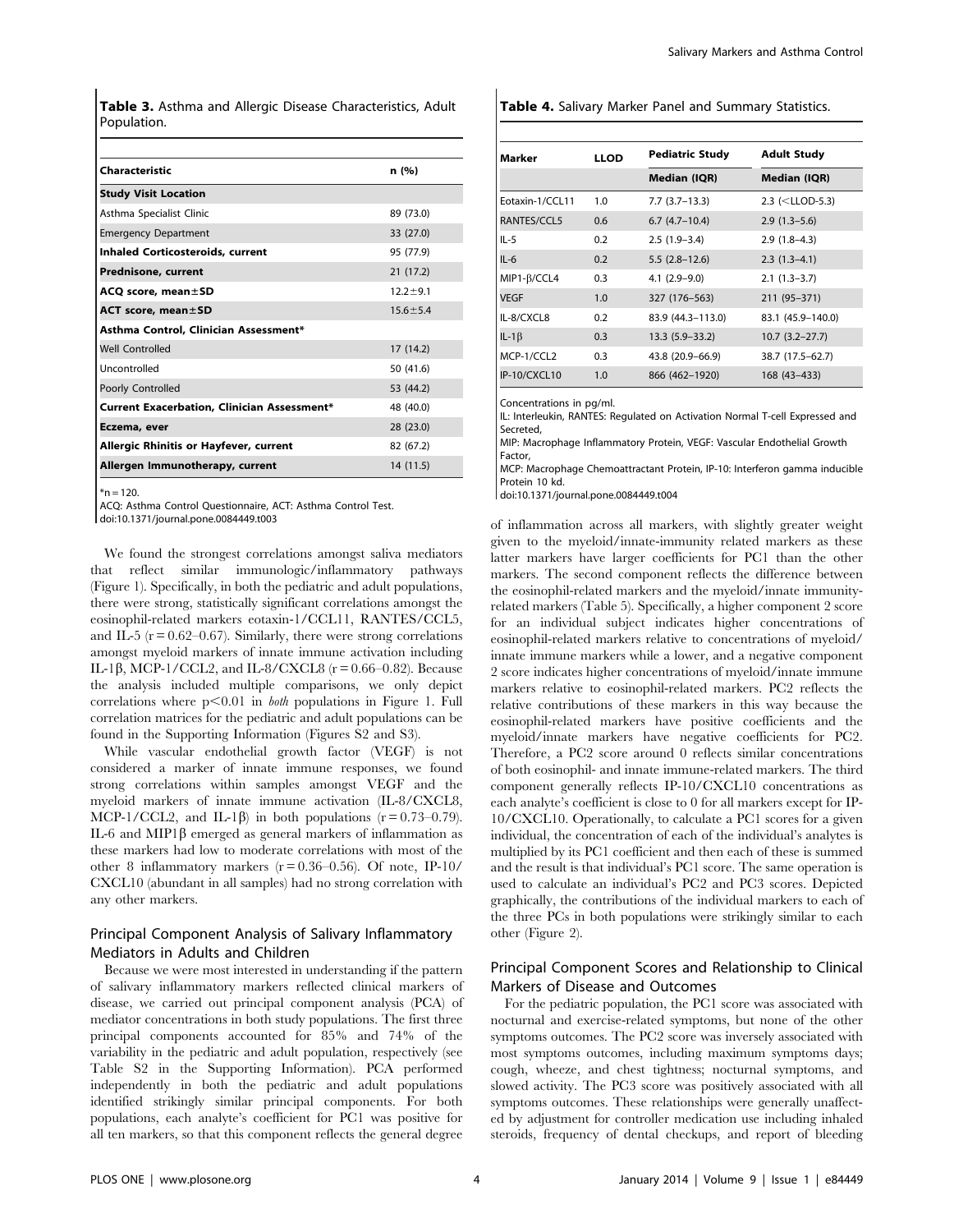| Eotaxin-1 |               |        |        |               |        |             |       |             |         |
|-----------|---------------|--------|--------|---------------|--------|-------------|-------|-------------|---------|
| 0.66      | <b>RANTES</b> |        |        |               |        |             |       |             |         |
| 0.67      | 0.62          | $IL-5$ |        |               |        |             |       |             |         |
| 0.50      | 0.57          | 0.55   | $IL-6$ |               |        |             |       |             |         |
| 0.54      | 0.46          | 0.53   | 0.71   | MIP-1 $\beta$ |        |             |       |             |         |
|           |               |        | 0.47   | 0.49          | $IL-8$ |             |       |             |         |
|           |               |        | 0.40   | 0.37          | 0.80   | <b>VEGF</b> |       |             |         |
|           |               |        | 0.46   | 0.39          | 0.71   | 0.78        | MCP-1 |             |         |
|           |               |        | 0.56   | 0.53          | 0.82   | 0.73        | 0.66  | $IL1-\beta$ |         |
|           |               |        |        |               |        |             |       |             | $IP-10$ |

Figure 1. Correlation matrix for 10-analyte salivary inflammatory marker panel. The mean of the pediatric and adult populations' Pearson's correlation coefficients for each pairwise correlation of  $log_{10}$  transformed salivary markers is displayed. Correlation coefficients are displayed if  $p$ <0.01 for both pediatric and adult populations for the pairwise relationship. **Bolded** correlation coefficients are  $>0.6$ . doi:10.1371/journal.pone.0084449.g001

gums with brushing (Table 6). No pediatric subjects had used systemic steroids in the 2 weeks prior to study visits. Oral health information is depicted in Table S1A of the Supporting Information. None of the PC scores were independently associated with lung function or  $F_ENO$ , nor were our findings changed when models were adjusted for age and gender (data not shown).

For the adult population, PC1 and PC3 scores were associated with acute loss of asthma control, as captured by ACQ score and current exacerbation, while the PC2 score was not associated with any measures of asthma control (Table 7). Consistent with these findings, clinician-assessed asthma control was associated with PC1 and PC3 scores  $(p = 0.05$  and 0.006, respectively). Notably, neither PC1 nor PC3 was associated with ACT score, which reflects control over the previous 4 weeks, rather than the 1 week time period captured by ACQ score. The associations were unchanged in models adjusted for concomitant inhaled and systemic steroid use, or by key oral health characteristics that could contribute to oral inflammation. Details of adult oral health are provided in Table S1B in the Supporting Information. The associations were also unchanged when models were adjusted for age and gender. When individual subject scores for each principal component were displayed, there was a segregation of patients by the categorical variable of clinician-determined exacerbation (Figure 3).

We explored whether systemic conditions such as obesity, hypertension, gastroesophageal reflux disease, diabetes, and autoimmune disease, could have affected the associations we found between salivary marker PC scores and asthma control. Table S3 in the Supporting Information depicts the prevalence of systemic comorbidities in our adult population. When we adjusted the final models for comorbidities, there was no change in the significant associations between PC scores and markers of asthma control (Table S4 in the Supporting Information). Our pediatric population did not have any significant comorbidities, and consistent with our results in adults, there was no effect of body mass index on our findings.

## Relationship Between Salivary and Nasal Lavage Fluid Analytes

Eighty adult subjects provided NL specimens that were adequate for marker analysis. There was no difference between these and the 42 whose NL samples were inadequate with respect to age, gender, race, or ethnicity (Table S5, Supporting Information). To address the question of whether the inflammatory composition of the upper airways is reflected in the oral cavity, we compared concurrently collected NLF and saliva marker levels. There were no significant correlations between NL and saliva levels of any of the 10 markers, suggesting that the nasal and oral compartments are not mutually reflective with respect to the inflammatory markers measured (Table S6, Supporting Information). In addition, we did not find any association between NL markers and asthma control (not shown).

## Discussion and Conclusions

This is the first study, to our knowledge, to demonstrate that the pattern of salivary inflammatory markers may serve as a means for assessing asthma control. Specifically, we found patterns of inflammatory markers within saliva samples that were biologically consistent in both pediatric and adult asthmatics. The observation that markers that are eosinophil-related and those that are myeloid/innate-related were strongly correlated with one another supports the notion that biologically valid measurements of inflammation can be made in saliva. Furthermore, the patterns of inflammatory markers identified by PCA were strikingly similar in the two populations, supporting the notion that the range of patterns of salivary inflammation across all asthmatics may be described using the same principal components. Perhaps more importantly, the patterns of salivary markers were also associated with measures of current or very recent asthma control, independent of oral health and corticosteroid use. Not only were the inflammatory patterns within saliva and across people similar in both populations, but there were also some similarities between the populations with respect to the types of inflammatory patterns associated with uncontrolled disease. Our findings suggest that saliva has the potential to be a non-pulmonary, readily available biospecimen for correlating with clinical markers of asthma control, and may be useful in the clinical setting with the development of point-of-care devices [9].

The field of saliva diagnostics for diseases outside of the oral cavity is young [15]. Several small studies have examined the relationship between individual salivary markers and asthma disease status [16,17]. In contrast, we sought to determine the utility of examining a multi-marker suite of relevant markers in asthmatics to identify salivary profiles that relate to asthma control. By performing multiplex analysis in two entirely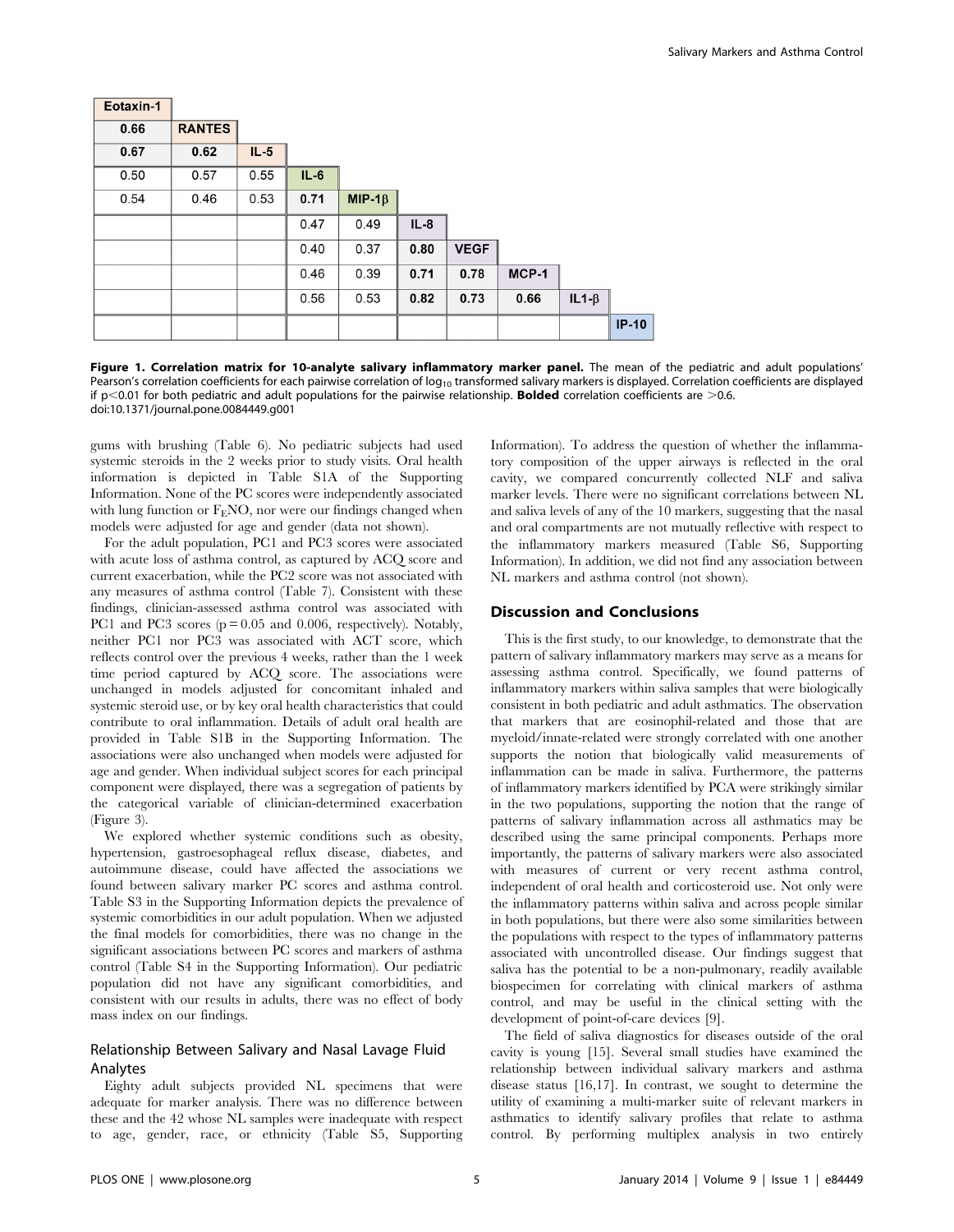

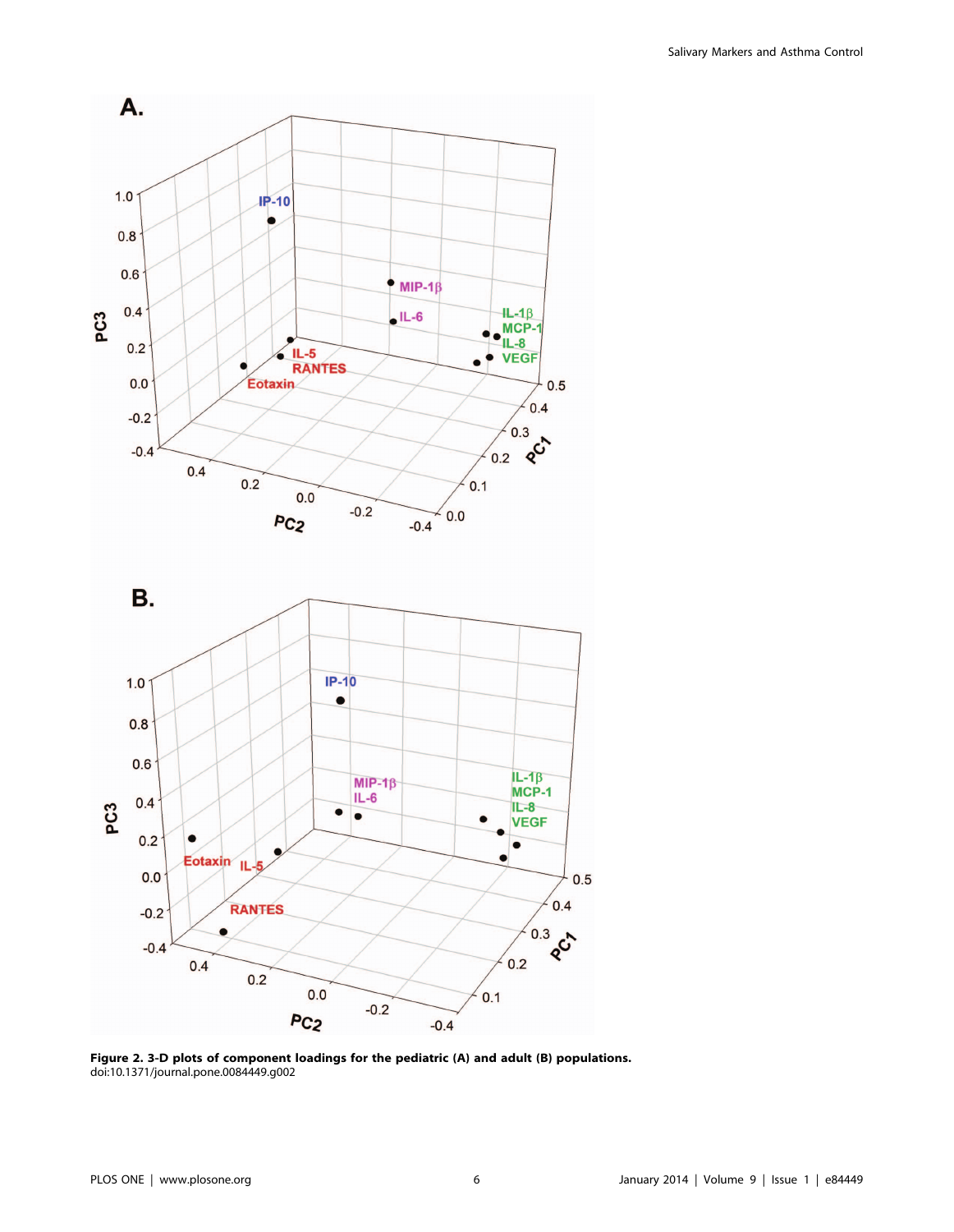Table 5. Contribution of Salivary Markers to Each Principal Component Score.

| Marker             | PC1           |                        | PC <sub>2</sub> |                        | PC <sub>3</sub> |          |
|--------------------|---------------|------------------------|-----------------|------------------------|-----------------|----------|
|                    | <b>Adults</b> | <b>Children Adults</b> |                 | <b>Children Adults</b> |                 | Children |
| Eotaxin/CCL11 0.11 |               | 0.19                   | 0.54            | 0.48                   | 0.10            | $-0.14$  |
| RANTES/CCL5 0.09   |               | 0.30                   | 0.42            | 0.42                   | $-0.35$         | $-0.11$  |
| IL-5               | 0.22          | 0.27                   | 0.37            | 0.43                   | $-0.07$         | $-0.18$  |
| $IL-6$             | 0.38          | 0.39                   | 0.25            | 0.09                   | 0.01            | $-0.02$  |
| MIP-1B/CCL4        | 0.36          | 0.38                   | 0.30            | 0.09                   | $-0.02$         | 0.24     |
| <b>VEGF</b>        | 0.39          | 0.33                   | $-0.31$         | $-0.35$                | $-0.06$         | 0.11     |
| IL-8/CXCL8         | 0.42          | 0.37                   | $-0.23$         | $-0.30$                | $-0.05$         | $-0.08$  |
| $IL-1\beta$        | 0.43          | 0.36                   | $-0.16$         | $-0.28$                | $-0.02$         | 0.06     |
| MCP-1/CCL2         | 0.36          | 0.35                   | $-0.28$         | $-0.26$                | $-0.11$         | $-0.11$  |
| IP-10/CXCL10       | 0.14          | 0.04                   | 0.06            | 0.19                   | 0.92            | 0.92     |

Principal Component 1 reflects relative similar representation of all markers with slightly greater weight to innate/myeloid markers.

Principal Component 2 reflects greater representation of eosinophil/lymphoid markers relative to innate markers.

Principal Component 3 predominantly reflects IP-10/CXCL10.

IL: Interleukin, RANTES: Regulated on Activation Normal T-cell Expressed and Secreted,

MIP: Macrophage Inflammatory Protein, VEGF: Vascular Endothelial Growth Factor,

MCP: Macrophage Chemoattractant Protein, IP-10: Interferon gamma inducible Protein 10 kd.

doi:10.1371/journal.pone.0084449.t005

independent populations of asthmatics covering a range of underlying severity and control, we have shown that salivary inflammatory marker analysis can provide discrete insights on current asthma control and recent symptoms.

A notable finding in this study is the tight correlation amongst certain groups of inflammatory markers within samples, many of which were biologically related. Other investigators applying multianalyte testing on other biospecimens have found correlations amongst biologically related mediators, but using a different panel of analytes [18]. The salivary markers with the strongest correlations within samples fit generally into 2 groups: markers of eosinophil/lymphocyte activation and markers of myeloid/innate immune activation. IL-6 and MIP-1 $\beta$  each correlated significantly with markers from both other groups, albeit not as strongly as with each other. IL-6 and MIP1 $\beta$  are pleiotropic inflammatory molecules with multiple cell sources and sites of action, and from a biologic perspective, do not fall readily into either of the other groups with strong intragroup correlations within samples. While VEGF is not currently defined as a marker of innate immune activation, it has been identified as being contributory to pathogenesis of airway and vascular changes in asthma [19,20] through mechanisms which may have direct interplay with myeloid activation [21]. It is notable that IP-10/CXCL10, readily measurable in virtually all saliva samples as it is in varied other biospecimens [22–26], figured prominently as a marker that is reflective of disease control in our principal component analysis (PC3), yet did not correlate with other markers in either population.

We also found that the salivary inflammatory profile was strongly associated with measures of uncontrolled asthma, and the pediatric and adult population shared some specific patterns that were linked to loss of control. PC3, reflective of salivary IP-10/ CXCL10 concentrations primarily, was positively associated with exacerbation in adults and a range of asthma symptoms in children. PC1, reflective of elevated inflammatory markers overall, but with greater weight to the myeloid/innate markers, was associated with uncontrolled asthma in adults and nocturnal and exercise-related symptoms in children. The lack of association between PC scores and ACT may be due to the fact that ACT captures control over the preceding 4 weeks, while ACQ in adults and the asthma symptom measures in children capture control over the preceding 1 and 2 weeks, respectively. Not all of our findings were similar in both populations, and although the reasons for this are unclear, it is possible that differences between these two populations, such as age, socioeconomic status, environmental exposures, are responsible for results that were not consistent between the two groups. In adults, there were no associations between PC2 and markers of control, while PC2 score was inversely associated with composite symptoms in children. This is likely due to differences in underlying phenotypes of pediatric and adult asthma.

As reported recently, in a predominantly white Swedish population of adults ranging from 20–89 years, certain salivary

Table 6. Relationships between salivary inflammatory marker principal components and measures of asthma control among children with asthma\*.

|                                            | PC1 Score OR (95% CI) |                       | PC2 Score OR (95% CI) |                                       | PC3 Score OR (95% CI) |                       |
|--------------------------------------------|-----------------------|-----------------------|-----------------------|---------------------------------------|-----------------------|-----------------------|
|                                            | Crude                 | Adjusted <sup>*</sup> | Crude                 | Adjusted <sup>*</sup>                 | Crude                 | Adjusted <sup>*</sup> |
| <b>Max Symptoms Days</b>                   | $1.01(0.94 - 1.10)$   | $1.07(0.97 - 1.17)$   | $0.91(0.81 - 1.01)$   | $0.90(0.79 - 1.02)$                   | $1.31(1.10-1.56)$     | $1.54(1.23-1.93)$     |
| Cough, Wheeze, Chest<br><b>Tightness</b>   | $1.04(0.95 - 1.13)$   | $1.07(0.97-1.18)$     |                       | $0.82$ (0.73-0.93) $0.79$ (0.69-0.91) | $1.24(1.04-1.48)$     | $1.31(1.05-1.63)$     |
| Nocturnal Symptoms                         | $1.18(1.04 - 1.34)$   | 1.20 (1.02-1.40)      | $0.76(0.64-0.90)$     | $0.73(0.59 - 0.90)$                   | $1.28(1.01-1.61)$     | $1.39(1.03 - 1.89)$   |
| <b>Exercise-related</b><br><b>Symptoms</b> | $1.10(1.00-1.22)$     | $1.12(1.00-1.26)$     | $0.89(0.78 - 1.01)$   | $0.91(0.80 - 1.05)$                   | $1.37(1.11 - 1.68)$   | $1.50(1.15-1.95)$     |
| <b>Slowed Activity</b>                     | $0.97(0.88 - 1.07)$   | $0.98(0.88 - 1.10)$   | $0.88(0.77-1.01)$     | $0.79(0.66 - 0.95)$                   | $1.54(1.25-1.90)$     | $2.28(1.69-3.06)$     |

\*regression models include all three PC scores; relationships were modeled using logistic regression;

**Bolded results** are statistically significant at  $p<0.05$ ; PC = principal component; crude models: n = 56.

 $^4$ adjusted for controller medication, frequency of dental checkups, and report of gums bleeding with tooth brushing, n=49.

Principal Component 1 reflects relative similar representation of all markers with slightly greater weight to innate/myeloid markers.

Principal Component 2 reflects greater representation of eosinophil/lymphoid markers relative to innate markers.

Principal Component 3 predominantly reflects IP-10/CXCL10.

doi:10.1371/journal.pone.0084449.t006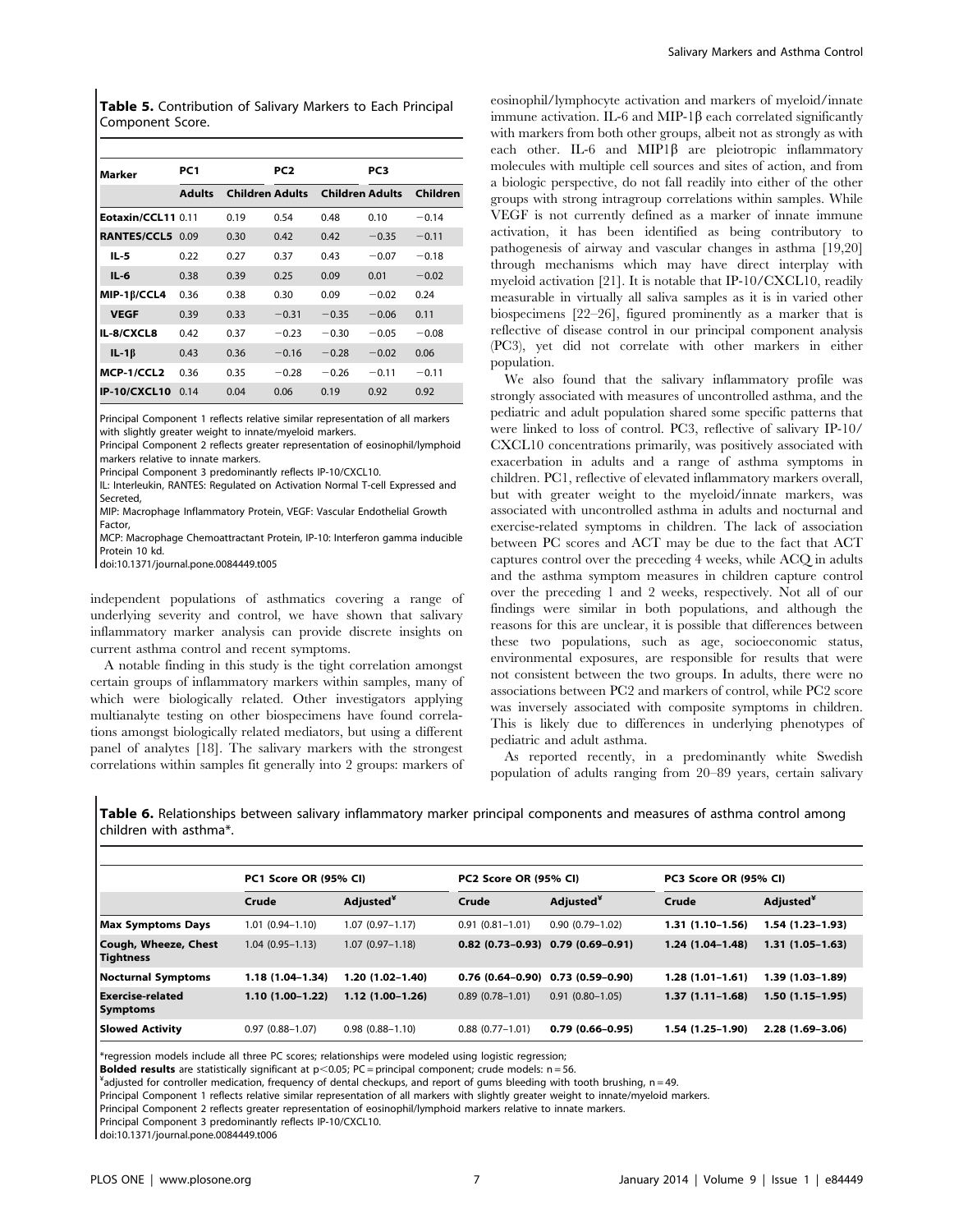

Figure 3. Three-dimensional display of subject principal component scores with respect to clinician-determined exacerbation in adults, n = 120.

doi:10.1371/journal.pone.0084449.g003

markers have been found to be associated with systemic conditions, including diabetes, hypertension, and joint diseases [6]. Our findings were not affected when we adjusted for these and other systemic conditions in our models. This could be explained by the fact that our study was specifically recruiting individuals with a primary disorder, where any changes from systemic disease were too modest compared to those from asthma. In addition, the mediator panel in the Rathnayake study differed from ours, as was their statistical analysis. While we did not see a confounding effect of oral health on the associations between salivary profiles and asthma control in our study populations, others have found associations between certain inflammatory markers and oral health characteristics, including pocket depth, bleeding on probing [27], and periodontal disease status [28–30]. Further studies are warranted in asthmatics with a range of periodontal/gingival disease to definitively conclude that oral health does not confound associations between salivary marker profiles and asthma control.

Our comparison of markers in nasal lavage fluid and saliva suggest that these two compartments are not reflective of each other, contrary to our premise that the oral cavity would be reflective of the inflammatory composition of the upper airways. Because we did not assess lower airways inflammation in this

Table 7. Relationships between salivary inflammatory marker principal components and measures of asthma control among adults with asthma\*.

|                                | PC1 Score B/OR (95% CI)  |                          | PC2 Score B/OR (95% CI)    |                            | PC3 Score B/OR (95% CI) |                       |
|--------------------------------|--------------------------|--------------------------|----------------------------|----------------------------|-------------------------|-----------------------|
|                                | Crude                    | Adjusted <sup>*</sup>    | Crude                      | Adjusted <sup>*</sup>      | Crude                   | Adjusted <sup>*</sup> |
| <b>ACT Score</b>               | $-0.22$ ( $-0.72-0.29$ ) | $-0.22$ ( $-0.72-0.28$ ) | $-0.19$ ( $-0.80 - 0.42$ ) | $-0.26$ ( $-0.88 - 0.35$ ) | $-0.19(-1.17-0.79)$     | $-0.52$ (-1.56-0.53)  |
| <b>ACQ Score</b>               | $0.98(0.15 - 1.80)$      | $0.96(0.12 - 1.80)$      | $0.09$ (-0.91-1.09)        | $0.27$ (-0.76-1.29)        | $1.04 (-0.56 - 2.65)$   | $1.29(-0.46-3.03)$    |
| Current<br><b>Exacerbation</b> | $1.24(1.01-1.54)$        | $1.32(1.04-1.68)$        | $0.87(0.67 - 1.13)$        | $0.91(0.69 - 1.20)$        | $2.30(1.46 - 3.62)$     | $2.41(1.41 - 4.10)$   |

\*regression models include all three PC scores; relationships were modeled using multiple linear or logistic regression; **bolded results** are statistically significant at  $p<0.05$ ; PC = principal component.

adjusted for number of teeth, gingivitis, oral prednisone, inhaled corticosteroids.

Principal Component 1 reflects relative similar representation of all markers with slightly greater weight to innate/myeloid markers.

Principal Component 2 reflects greater representation of eosinophil/lymphoid markers relative to innate markers.

Principal Component 3 predominantly reflects IP-10/CXCL10.

ACQ: Asthma Control Questionnaire, ACT: Asthma Control Test.

doi:10.1371/journal.pone.0084449.t007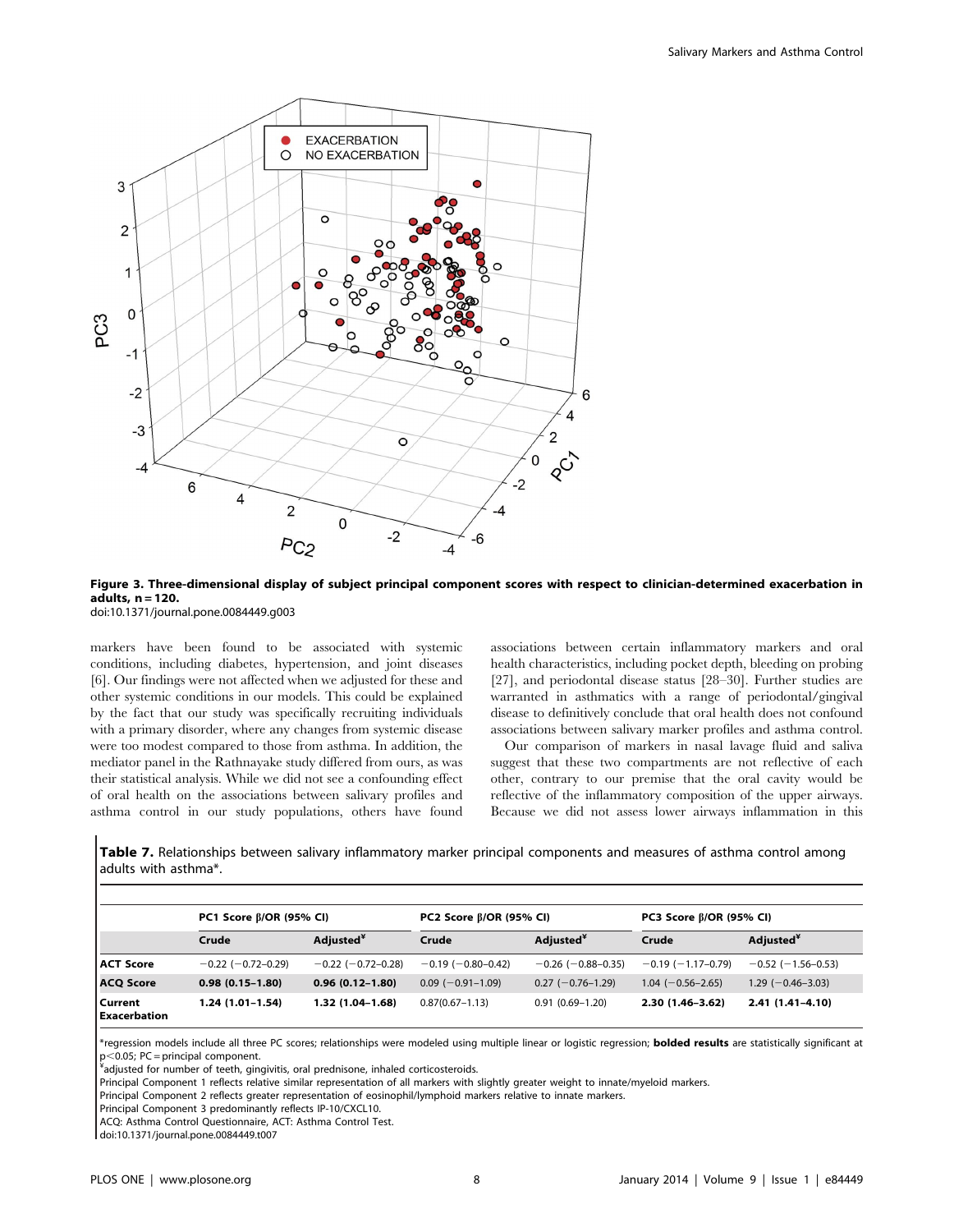study, future studies should examine associations between oral and lower airways inflammatory patterns. Even if the salivary inflammatory profile does not reflect the inflammatory profile of either the upper or lower airways, our findings still suggest that saliva can serve as a 'standalone' source of useful asthma biomarkers. Furthermore, our finding that nasal lavage mediators did not correlate with markers of disease control is consistent with those of other investigators [31,32].

Determining the cellular source of the markers measured, while relevant to understanding the mechanisms by which certain markers are related to asthma disease activity, was beyond the scope of the current study. In fact, there are very few studies on the cellular source(s) in the mouth of the markers we studied, and none in asthma [33–35]. However, these findings do highlight the potential of salivary inflammatory profiling to lend insight into the pathogenesis of asthma. For example, IP-10/CXCL10, reflected by principal component 3, was strongly associated with uncontrolled asthma in both the pediatric and adult populations. The fact that principal component 2 (reflective of greater eosinophilic inflammation relative to myeloid/innate inflammation) was either not associated, or inversely associated, with uncontrolled asthma, while principal components 1 and 3 were positively associated with uncontrolled asthma, supports the notion that triggers of the innate immune response may be more responsible for acute deteriorations in asthma than triggers of eosinophilic inflammation.

Although the salivary inflammatory profile is strongly linked to asthma control in our two independent study populations, whether this is the case because it reflects the inflammatory composition of the airways, systemic circulation, or only the oral cavity is not clear. Our findings do not suggest that the salivary inflammatory profile is a reflection of upper airway inflammation as assessed by nasal lavage. Salivary inflammatory markers are also not likely a reflection of systemic inflammation as the majority of oral fluid is from the exocrine secretion by salivary glands, and several groups have demonstrated that the oral compartment is not reflective of serum [36,37]. Taken together, these data suggest that our salivary inflammatory profile is a faithful representation of the oral compartment but not representative of the upper airway or systemic circulation. Although our study was not designed to determine the mechanism by which inflammatory markers in the oral cavity are related to asthma control, the study's findings support the conduct of studies to elucidate the mechanism, including studies that directly compare lower airways and salivary inflammation. In addition, it is possible that environmental exposures influence the inflammatory profile of the oral cavity and this hypothesis should also be tested in future studies.

There are several limitations to our study. First, the pediatric and adult studies were not matched with respect to physiologic or clinical assessments. While this limited our ability to compare salivary marker patterns with physiologic parameters in the adults as we could in children, there were meaningful clinical parameters that were associated with marker profiling in both populations. Second, while our results permit drawing conclusions regarding asthmatics and disease control based on salivary profiling as a population, our findings do not permit making predictions about individual patients. Our cross-sectional study findings support the conduct of longitudinal studies to determine how salivary profiles behave over time and to potentially predict future exacerbations. If so, salivary inflammatory profiling could be incorporated into treatment algorithms with the objective of reducing the risk of an exacerbation. Third, we did not compare our results in saliva to those from an established lower respiratory source of asthma markers, such as bronchoalveolar lavage fluid or induced sputum. However, our results and others' [7,8] suggest that non-respiratory specimens can be an informative source of disease markers.

In conclusion, we provide evidence for using multianalyte profiling of particular salivary inflammatory markers in assessing disease control in asthma. Specifically, the salivary inflammatory profile was associated with measures of current or very recent asthma control, with a general increase in concentrations of the ten inflammatory markers and an increase in IP-10 being associated with measures of uncontrolled asthma in both children and adults. Further development of salivary inflammatory profiling for clinical application depends upon demonstrating that the salivary inflammatory profile predicts future loss of control and identifying clinical decision-making thresholds that both predict loss of control and will prevent exacerbations.

## Supporting Information

Figure S1 Boxplots of salivary inflammatory marker concentrations among adults with and without asthma: (a) Eotaxin-1, (b) IL-1 $\beta$ , (c) IL-5, (d) IL-6, (e) IL-8, (f) IP-10, (g) MCP-1, (h) MIP-1 $\beta$ , (i) RANTES, (j) VEGF. Mann-Whitney U tests were used to compare differences between asthmatics (left boxplot for each marker) and controls (right boxplot for each marker). (DOCX)

Figure S2 Correlation matrix (Pearson's r) of salivary markers in pediatric asthmatics, n = 58. (DOCX)

Figure S3 Correlation matrix (Pearson's r) of salivary markers in adult asthmatics, n = 122.

(DOCX)

Table S1 Oral health characteristics. (DOCX)

Table S2 Principal Components for panel of 10 inflammatory markers in saliva of asthmatics. (DOCX)

Table S3 Comorbid conditions, adult population (n-118).

(DOCX)

Table S4 Effect of systemic diseases on relationship between salivary marker PC scores and asthma disease control in adults.

(DOCX)

Table S5 Comparison of demographic characteristics of subjects who had nasal lavage fluid adequate for analysis with entire adult population. (DOCX)

Table S6 Correlations for nasal lavage vs. salivary inflammatory markers concentrations. (DOCX)

## Acknowledgments

The authors would like to thank all patients and their families for their participation in the research. The authors also thank Nataliya Ryzhenko for technical expertise in assaying biospecimens and the funding sources for allowing this research to take place.

## Author Contributions

Conceived and designed the experiments: FFL DMD PJW FGO PM JAF DRW ECM. Performed the experiments: FFL DMD PJW PM. Analyzed